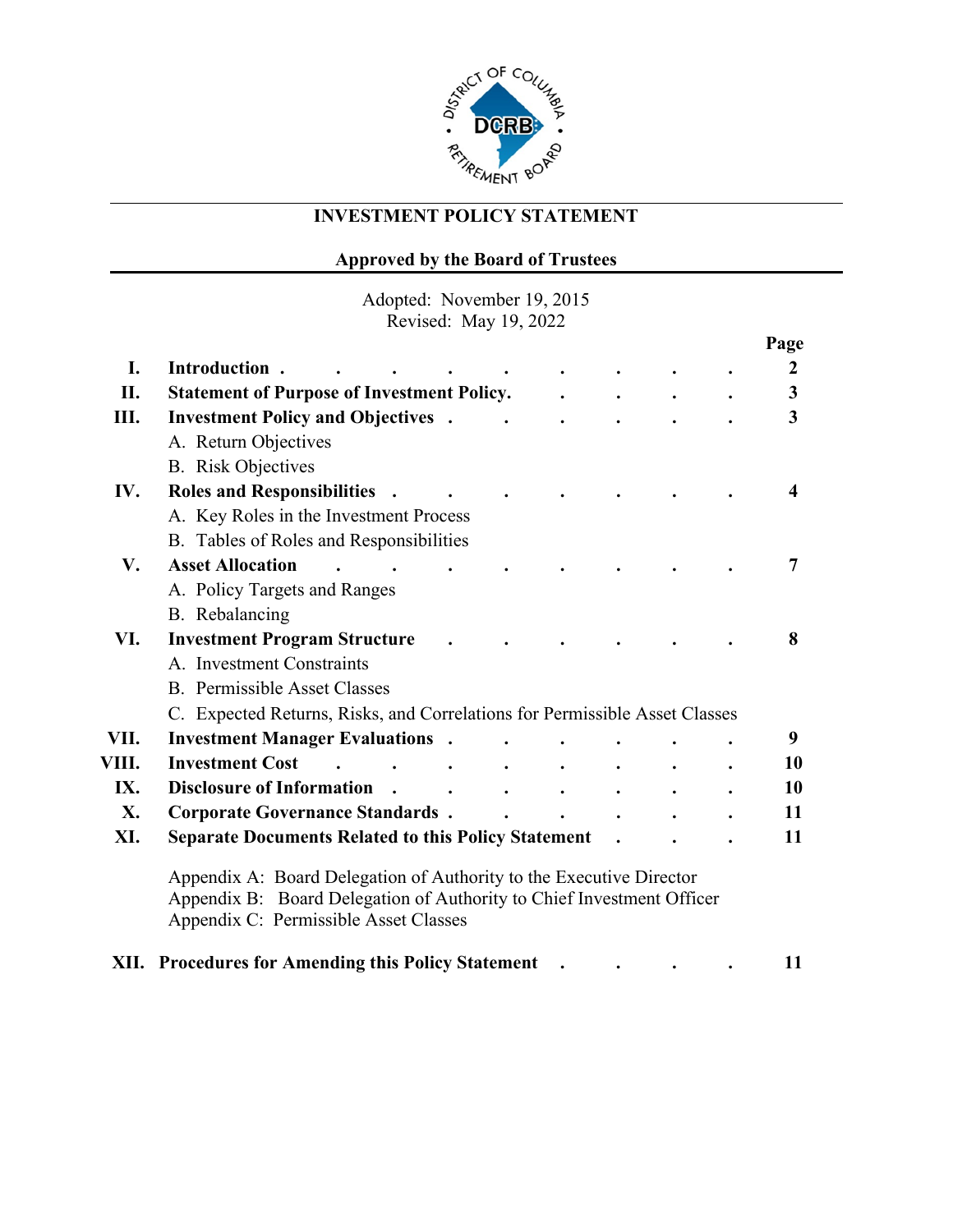### **District of Columbia Retirement Board**

### **Investment Policy Statement**

## **I. Introduction**

The Board is an independent agency of the District of Columbia created by Congress in 1979 under the Retirement Reform Act ("Reform Act," Pub. L. 96-122, *codified at* D.C. Code §§ 1- 701 *et seq*.) The Board was given exclusive authority and discretion to manage and control the following retirement funds (the "Funds"):

- The Police Officers and Fire Fighters' Retirement Fund (D.C. Code  $\S$  1-712)
- The Teachers' Retirement Fund (D.C. Code § 1-713)

The Reform Act was modified in 1997 with the National Capital Revitalization and Self-Government Improvement Act ("Revitalization Act," Title XI of Pub. L. 105-33, as amended). Under the Revitalization Act, as of June 30, 1997 (the "Freeze Date"), the District of Columbia assumed financial responsibility for retirement benefits for teachers, police officers, and fire fighters based on service accrued after the Freeze Date ("District Benefit Payments") and the U.S. Department of the Treasury assumed financial responsibility for retirement benefits accrued on or before the Freeze Date ("Federal Benefit Payments"). The District subsequently established "Replacement Plans" for the District Benefit Payments in the 1998 Police Officers, Fire Fighters, and Teachers Retirement Benefit Replacement Plan Act ("Replacement Plan Act")<sup>[1](#page-1-0)</sup> while the Federal Benefit Payments are based on terms of the Retirement Plans as of June 30, 1997 ('Frozen Plans"). The Replacement Plan Act modified certain Board responsibilities established in the Reform Act (D.C. Code §§ 1-901 *et seq*).

The Reform Act was further modified in 2004 when the Board assumed certain benefits administration responsibilities for the Retirement Plans from the District of Columbia in 2005, pursuant to the District of Columbia Retirement Protection Improvement Act of 2004 (Pub. L. 108-489) and the Fiscal Year 2005 Budget Support Act of 2004 (Title I, Subtitle B, "Office of Financial Operations and Systems Reorganization Act of 2004," D.C. Law 15-205). The Board also administers Federal Benefit Payments under the Frozen Plans on behalf of the Federal government.

To date, the majority of participants, survivors and beneficiaries currently receive Federal Benefit Payments exclusively. However, an increasing number of participants have service before and after the Freeze Date, and as such, receive both Federal Benefit Payments and District Benefit Payments (referred to as "Split Benefit Payments"). The smallest population of participants, survivors and beneficiaries receive District Benefit Payments only. The number of participants, survivors and beneficiaries receiving Federal Benefit Payments and Split Benefit Payments will decrease and eventually be reduced to zero as the number of participants,

<span id="page-1-0"></span><sup>&</sup>lt;sup>1</sup> The Teachers' and Police Officers and Firefighters' Replacement Retirement Plans (the "Retirement Plans") can be found at D.C. Code §§ 38-2021.01 *et seq* and D.C. Code §§ 5-701 *et seq*.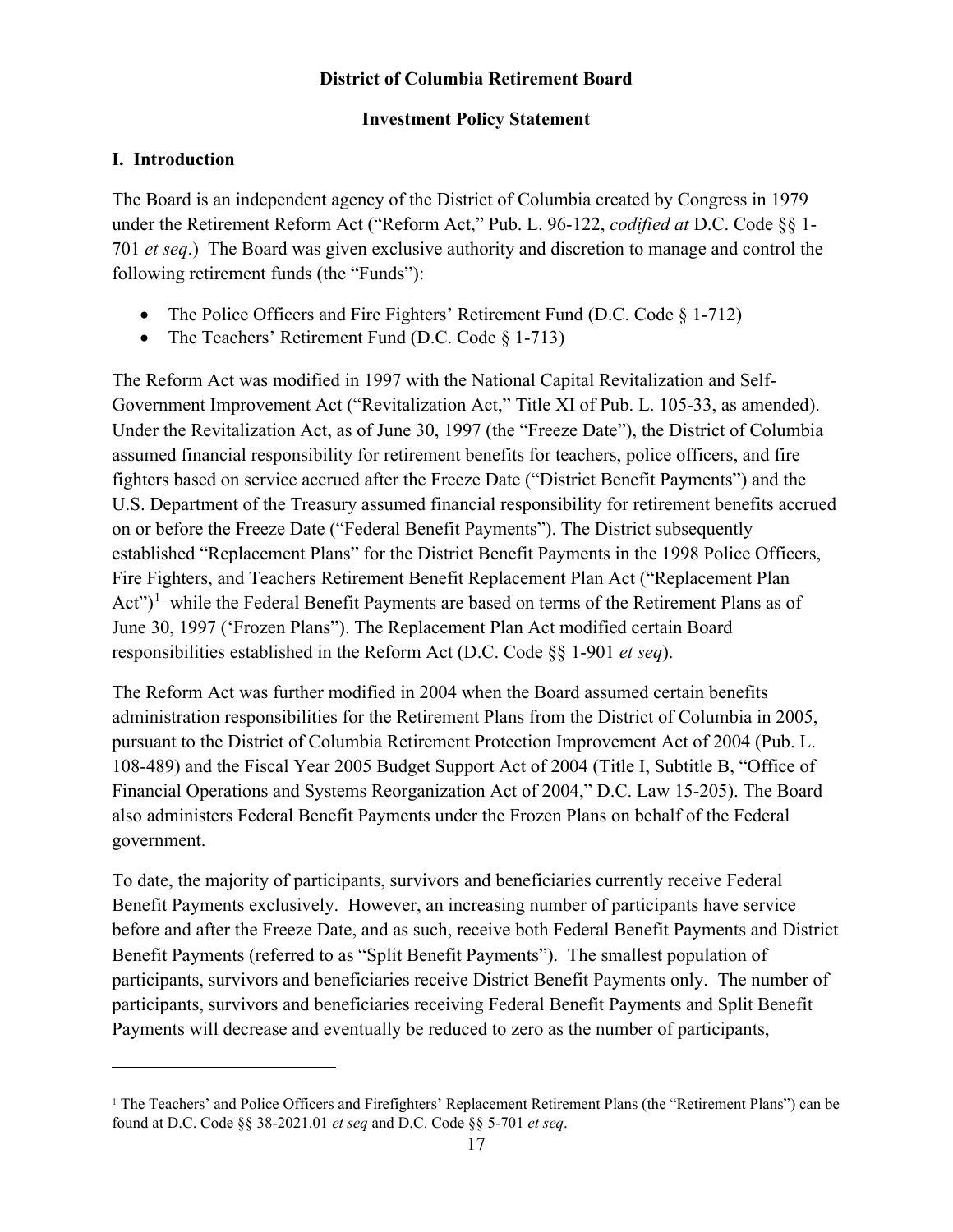survivors and beneficiaries who derive benefits from service accrued on or before the Freeze Date declines and District Benefit Payments increase

The twelve-person Board is charged with maintaining the Funds to pay District Benefit Payments, prudently investing the assets of the Funds, and managing them on an actuarially sound basis in accordance with its fiduciary duties. Consistent with its fiduciary role as Trustee of the Funds, one of the Board's essential roles is to establish policies and procedures to ensure that the Funds are appropriately governed and managed.

The assets of the Funds are held in trust for the exclusive benefit of all District Retirement Plan members and their eligible survivors and beneficiaries. The assets of the Funds are commingled for investment purposes and can only be used to pay Retirement Plan benefits and associated reasonable administrative expenses.

Pursuant to D.C. Code  $\S 1-711(g)(1)$ , the Board may delegate the management, acquisition, or disposal of assets of the Funds to one or more investment counsel.

# **II. Statement of Purpose of Investment Policy**

This Investment Policy Statement (the "Investment Policy") outlines the Board's investment philosophy and practices; formalizes the Board's investment objectives and policies; serves as the governing document for the management of the assets of the Funds; and defines the duties and responsibilities of the individuals and entities involved in the investment process. The assets of the Funds are managed with the primary objective of achieving a net investment return with acceptable risk considerations and sufficient liquidity to achieve the fully funded status of the Funds. Therefore, the Board must adopt a long-term plan by which the assets of the Funds will be managed prudently to ensure the level of assets adequately covers the accumulated liabilities of the Funds.

# **III. Investment Policy and Objectives**

The Funds are managed in a discretionary portfolio with specific return and risk objectives.

- A. Return Objectives
	- 1. Achieve a net return that meets or exceeds the actuarial investment return target (net  $6.25\%$  $6.25\%$  $6.25\%$ <sup>2</sup> nominal return) over long periods of time, to allow for a high likelihood of attaining such a return.
	- 2. Exceed the annualized return of the Funds' Policy Benchmark.
- B. Risk Objectives
	- 1. Maintain a level of risk commensurate with the expected levels of return and consistent with prudent investment practices.

<span id="page-2-0"></span><sup>2</sup> As of October 1, 2021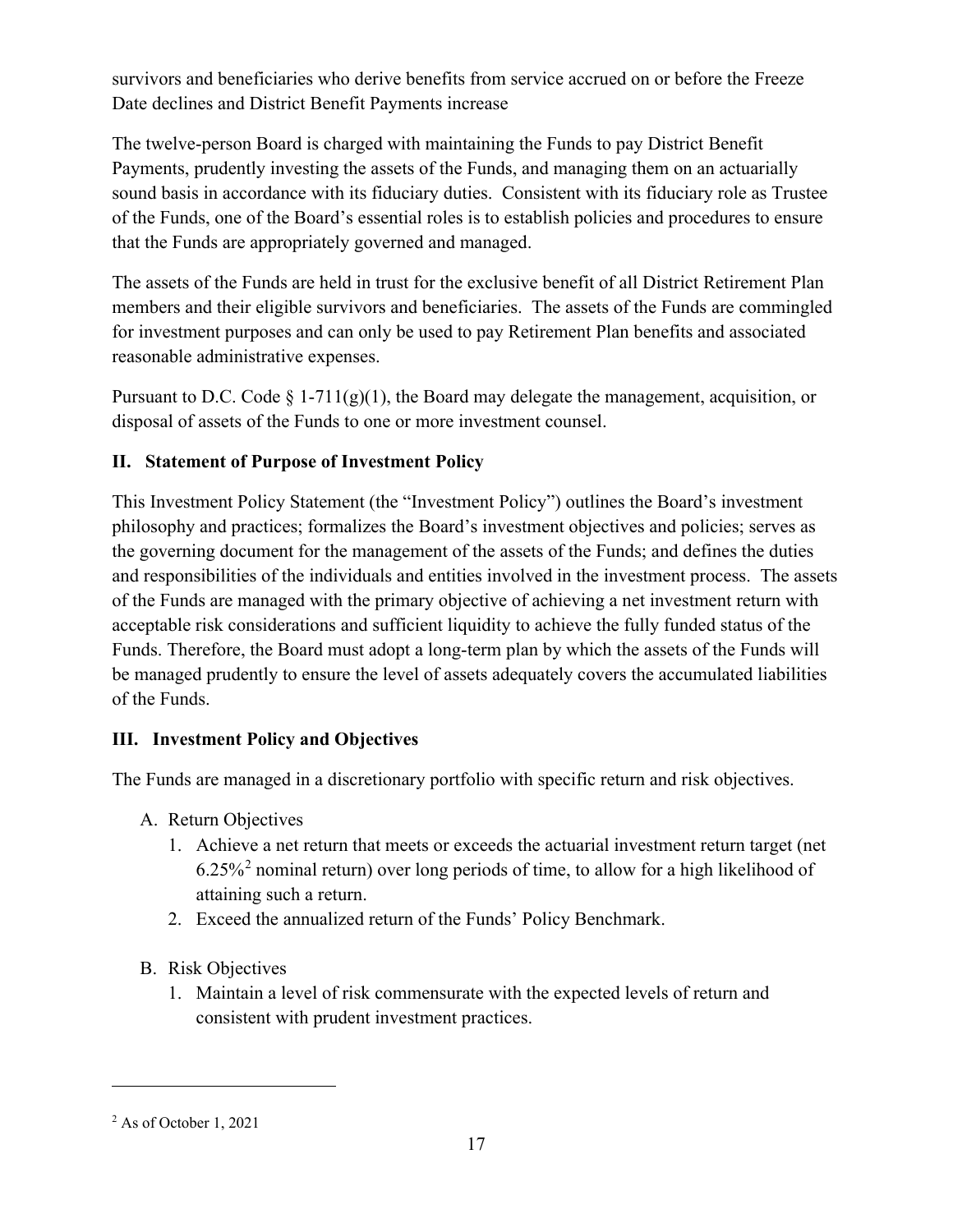- 2. Maintain an appropriate level of liquidity to ensure timely payment of benefits, and other obligations and expenses of the Funds.
- 3. Diversify exposure to asset class, manager, industry, geographic and companyspecific risks (diversifiable risks) in the aggregate investment portfolio, while acknowledging the risks associated with investing in the capital markets (market risks).

### **IV. Roles and Responsibilities**

- A. Key Roles in the Investment Process
	- 1. Board of Trustees: The Trustees establish and maintain broad policies, guidelines and objectives for the assets of the Funds. The Trustees provide oversight and set policy for the Funds consistent with the authority granted under the law. They strive to achieve appropriate and consistent investment results on a cost-effective basis for Plan members and beneficiaries, while avoiding unacceptable risk levels.
	- 2. Executive Director: The Executive Director ("ED") has broad authority to manage the daily operations of the Board, as well as limited, delegated authority to enter, negotiate, modify, and terminate contracts in conjunction with the Chief Investment Officer. *See,* Appendix A: Board Delegation of Authority to the Executive Director.
	- 3. Chief Investment Officer: The Chief Investment Officer ("CIO") has authority to manage the investment staff and investment-related duties, as well as limited, delegated authority to enter, execute, negotiate, implement, modify, and terminate contracts in conjunction with the Executive Director. Appendix B: Board Delegation of Authority to the Chief Investment Officer.
	- 4. Investment Consultants: The Investment Consultants serve as fiduciaries who provide expert knowledge, non-discretionary consulting services and advice on the policies, strategies, and procedures related to the investment program. The Investment Consultants provide an independent third-party perspective and quarterly investment performance evaluation and analysis of the investment program. The Investment Consultants assist the CIO; perform due diligence investigations, identify, and access investment opportunities, recommend specific investments and sound asset allocation structure.
	- 5. Custodian Bank: The Custodian Bank holds and safeguards the assets of the Funds, maintains the official books and records, forwards any proxies relating to securities or other property to the appropriate investment manager or the CIO and processes them as directed, prepares and delivers securities for settlement, temporarily invests cash balances, executes foreign exchange conversions, provides performance reports and serves as an additional layer of risk control in the safekeeping of assets of the Funds by jointly monitoring the portfolio and investment manager guidelines.
	- 6. Investment Managers: Investment Managers invest assets in accordance with their written contracts and guidelines. Generally, Investment Managers execute investment transactions on behalf of the Board in a manner that maximizes the riskadjusted, investment value of their mandate from the Funds' viewpoint, utilizing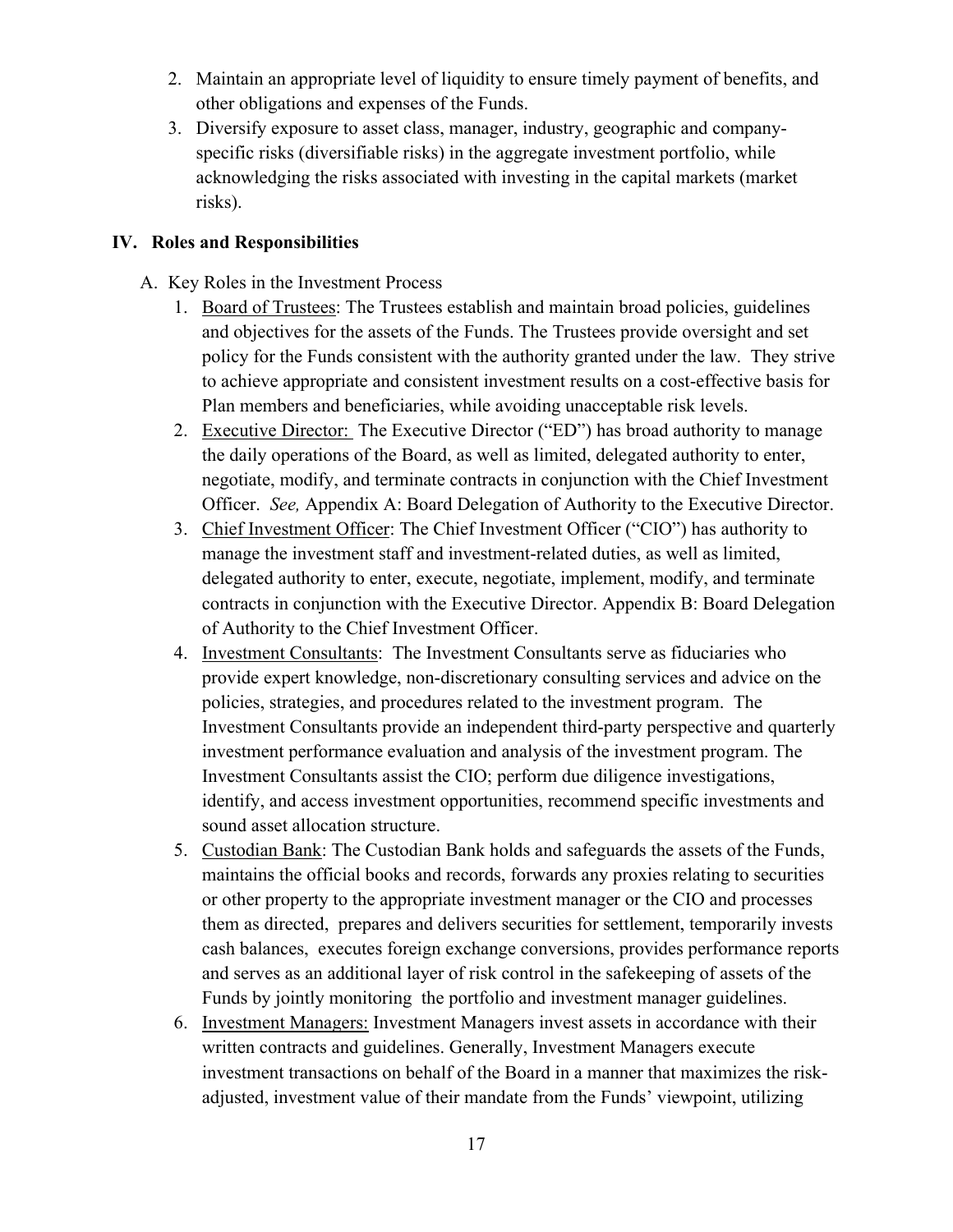brokers and dealers as they deem appropriate to obtain the best execution capabilities.

- 7. Actuary: At the request of the Trustees, the Actuary performs an annual valuation on the basis of the entry age normal funding method and in accordance with generally accepted actuarial principles and practices with respect to each separate plan comprising the Funds. In every second year, the Board will request the Actuary to investigate of the economic and demographic experience of the Plans to assess the reasonableness of the actuarial assumptions (Experience Study).
- B. Tables of Roles and Responsibilities
	- 1. The tables below summarize the roles and responsibilities of the various parties responsible for management and administration of the Board's investment program. All parties listed below are fiduciaries, except for certain private markets managers.

| <b>INVESTMENT POLICY</b>         | <b>BOARD</b> of | <b>STAFF</b>     | <b>INDEPENDENT 3RD</b>         |
|----------------------------------|-----------------|------------------|--------------------------------|
| <b>ROLE</b>                      | <b>TRUSTEES</b> |                  | <b>PARTY</b>                   |
| Determine investment             | Approves        | Input/Recommend: | Recommends:                    |
| objectives and constraints       |                 | <b>CIO</b>       | <b>Investment Consultants</b>  |
|                                  |                 |                  |                                |
| Conduct strategic asset          | Approves        | Input/Recommend: | Recommends:                    |
| allocation study, set target     |                 | <b>CIO</b>       | <b>Investment Consultants</b>  |
| rate of return, and select asset |                 |                  |                                |
| allocations mix, and target      |                 |                  |                                |
| and ranges                       |                 |                  |                                |
| Establish alpha risk budget      | Approves        | Input and        | Recommends:                    |
|                                  |                 | Recommend: CIO   | <b>Investment Consultants</b>  |
| Select benchmarks for            | Monitors/       | Input/Recommend: | Input/Recommend:               |
| performance measurement          | Reviews         | <b>CIO</b>       | <b>Investment Consultants</b>  |
| Establish and modify             | Approves        | Input/Recommend: | Input/Recommend:               |
| investment policies              |                 | CIO              | <b>Investment Consultants</b>  |
| Conducts investment              | Attendance is   | Input/Recommend: | Input/Recommend:               |
| education                        | Required        | <b>CIO</b>       | <b>Investment Consultants,</b> |
|                                  |                 |                  | Advisors and Experts.          |
| Develops positions on            | Recommends      | Recommends:      | Input: Investment              |
|                                  |                 |                  |                                |
| investment-related legislation   | and Approves    | CIO, ED, General | Consultants, Outside           |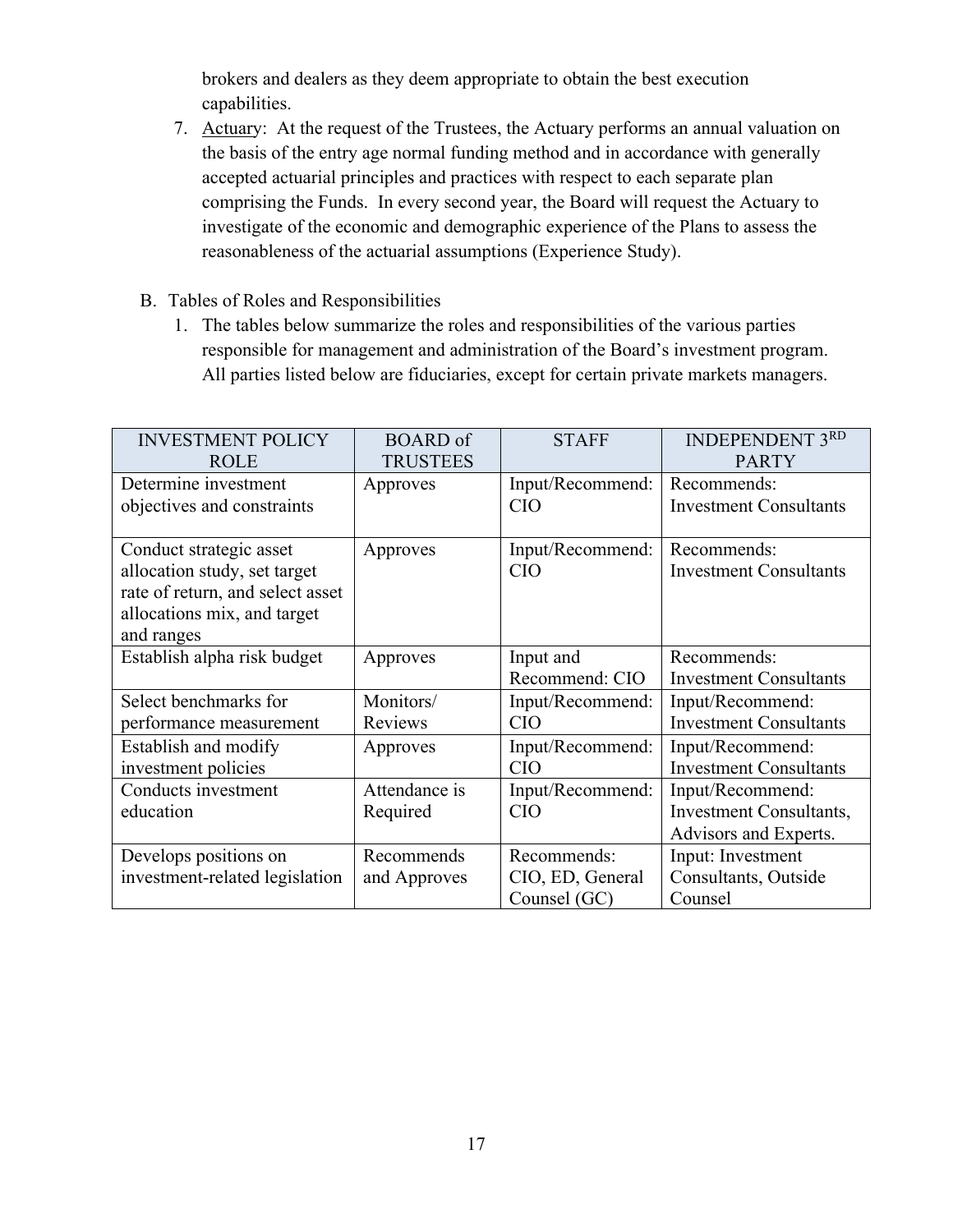| <b>INVESTMENT</b><br><b>IMPLEMENTATION</b><br><b>ROLE</b>                                     | <b>BOARD</b> of<br><b>TRUSTEES</b> | <b>STAFF</b>                                                                                   | <b>INDEPENDENT 3RD</b><br><b>PARTY</b>                                                                                                      |
|-----------------------------------------------------------------------------------------------|------------------------------------|------------------------------------------------------------------------------------------------|---------------------------------------------------------------------------------------------------------------------------------------------|
| Selection of Custodian Bank,<br><b>Investment Consultants and</b><br>Actuary                  | Approves                           | Assists in<br>Evaluation: ED,<br>CIO, GC                                                       | Input: Investment<br>Consultants, as needed                                                                                                 |
| New assets, strategies, and<br>products                                                       | Approves                           | Recommends:<br><b>CIO</b>                                                                      | Recommends:<br><b>Investment Consultants</b>                                                                                                |
| Portfolio and asset class<br>structuring                                                      | Approves                           | Recommends:<br><b>CIO</b>                                                                      | Recommends:<br><b>Investment Consultants</b>                                                                                                |
| Manager<br>hiring/redemptions/terminations                                                    | Approves                           | Recommends:<br><b>CIO</b>                                                                      | Recommends:<br><b>Investment Consultant</b>                                                                                                 |
| Private market investments<br>annual commitment budget                                        | Approves                           | Recommends:<br><b>CIO</b>                                                                      | Recommends:<br><b>Investment Consultant</b>                                                                                                 |
| Investment guidelines for<br>investment managers                                              | Receives periodic<br>updates       | Negotiates,<br>Implements,<br>Executes: ED and<br>$CIO$ (in<br>consultation GC)                | Input: Investment<br>Consultants<br>Reports: Custodian<br>Bank, Investment<br>Consultants<br>Input/Adherence:<br><b>Investment Managers</b> |
| Contract negotiation and<br>execution (e.g., initiation,<br>amendments, and<br>recommitments) | Monitors                           | Negotiates,<br><b>Executes</b> and<br>Reports: ED and<br>$CIO$ (in<br>consultation with<br>GC) | Input: Investment<br>Consultants and<br><b>Investment Managers;</b><br><b>Outside Counsel</b>                                               |
| Rebalancing within target<br>allocation ranges and for<br>liquidity management                | Monitors                           | Approves and<br>Reports: CIO                                                                   | Input: Investment<br>Consultants                                                                                                            |
| Rebalancing outside of target<br>allocation range                                             | Approves                           | Recommends:<br><b>CIO</b>                                                                      | Input: Investment<br>Consultants                                                                                                            |
| <b>INVESTMENT</b><br><b>MONITORING AND</b><br><b>REPORTING ROLE</b>                           | <b>BOARD</b> of<br><b>TRUSTEES</b> | <b>STAFF</b>                                                                                   | <b>INDEPENDENT 3RD</b><br><b>PARTY</b>                                                                                                      |
| Investment manager oversight<br>and due diligence                                             | Receives periodic<br>updates       | Reports: CIO                                                                                   | Reports: Investment<br>Consultants/Custodian<br>Bank                                                                                        |
| Evaluation of investment policy<br>decisions (attribution, risk<br>budgeting)                 | Monitors/Reviews                   | Reports: CIO                                                                                   | Reports: Investment<br>Consultants                                                                                                          |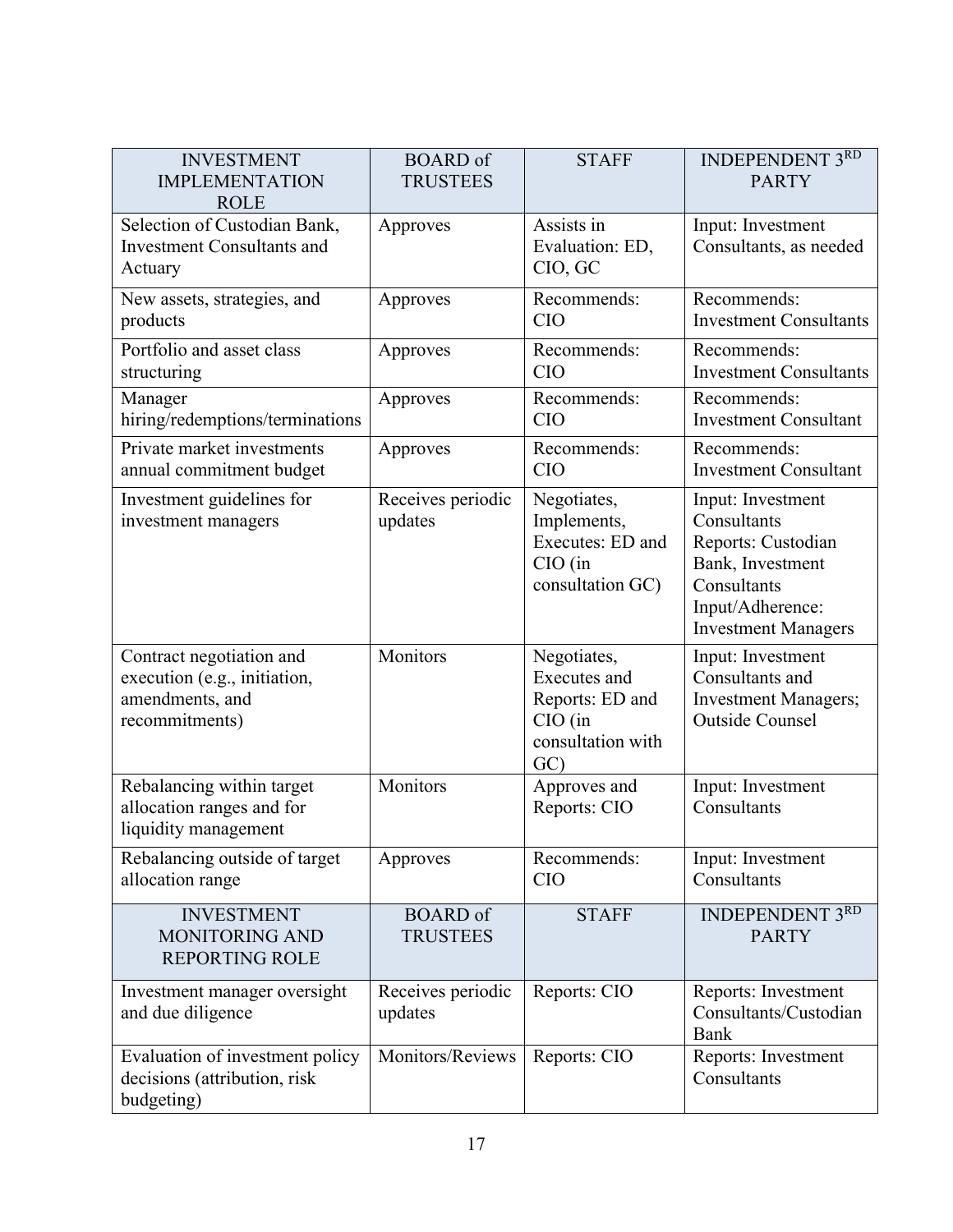| Investment performance<br>evaluation (overall, sector-<br>level, manager-level) | Monitors/Reviews | Reports: CIO                                       | Reports: Investment<br>Consultants/Investment<br>Managers |
|---------------------------------------------------------------------------------|------------------|----------------------------------------------------|-----------------------------------------------------------|
| Peer and benchmark<br>comparison                                                |                  | Monitors/Reviews   Monitors/Reviews:<br><b>CIO</b> | Reports: Custodian<br>Bank/Investment<br>Consultants      |
| Annual review of asset classes                                                  | Reviews          | Reviews: CIO and<br><b>CFO</b>                     | Reports: Investment<br>Consultants                        |
| Quarterly investment activity<br>(additions, withdrawals, and<br>terminations)  | Monitors/Reviews | Reports/Monitors:<br>CIO and CFO                   | Monitors: Investment<br>Consultants and<br>Custodian Bank |

#### **V. Asset Allocation**

### A. Policy Targets and Ranges

The Trustees will engage the Investment Consultants with assistance from the Actuary, to conduct an asset and liability study (Asset Allocation Study) every 3-5 years from which a strategic asset allocation is established that identifies the percentage of the Funds that are to be invested in each asset class based on an analysis of the liability structure and expected market conditions over an appropriately long horizon.

The desire to maintain the constant strategic mix must be balanced with the cost of portfolio rebalancing. Trustees establish risk tolerance by considering the assets of the Funds' ability to withstand short and intermediate term characteristics (including relative market volatility) of various asset classes, with a focus on balancing risk and expected return as well as liquidity/cash management. The Trustees establish allowable ranges within which an asset allocation can move without explicitly requiring rebalancing transactions. The allowable ranges guide asset class and Investment Manager rebalancing decisions made by the CIO, with input from the Investment Consultants. The current target allocation and rebalancing ranges are listed in the current Asset Allocation Policy.

Private markets (alternatives) target allocations have a long-term investment ramp-up period. Thus, pending capital contributions, specific allocations may be temporarily invested in other assets. The target allocation and allowable ranges of the affected asset classes may be temporarily altered as a result and will be reflected in an *interim benchmark*.

#### B. Fund Rebalancing

The primary strategic objectives of rebalancing are to mitigate risk and enhance returns while meeting liquidity needs. The tactical risk mitigation objective is to keep the asset allocation within allowable ranges and the overall investment structure of the Funds consistent with strategic targets. Due to market movements, actual asset allocations will inevitably deviate from target allocations. These deviations may cause the Funds to diverge from the Trusteeapproved allocations and the corresponding risk and return expectations. This divergence, or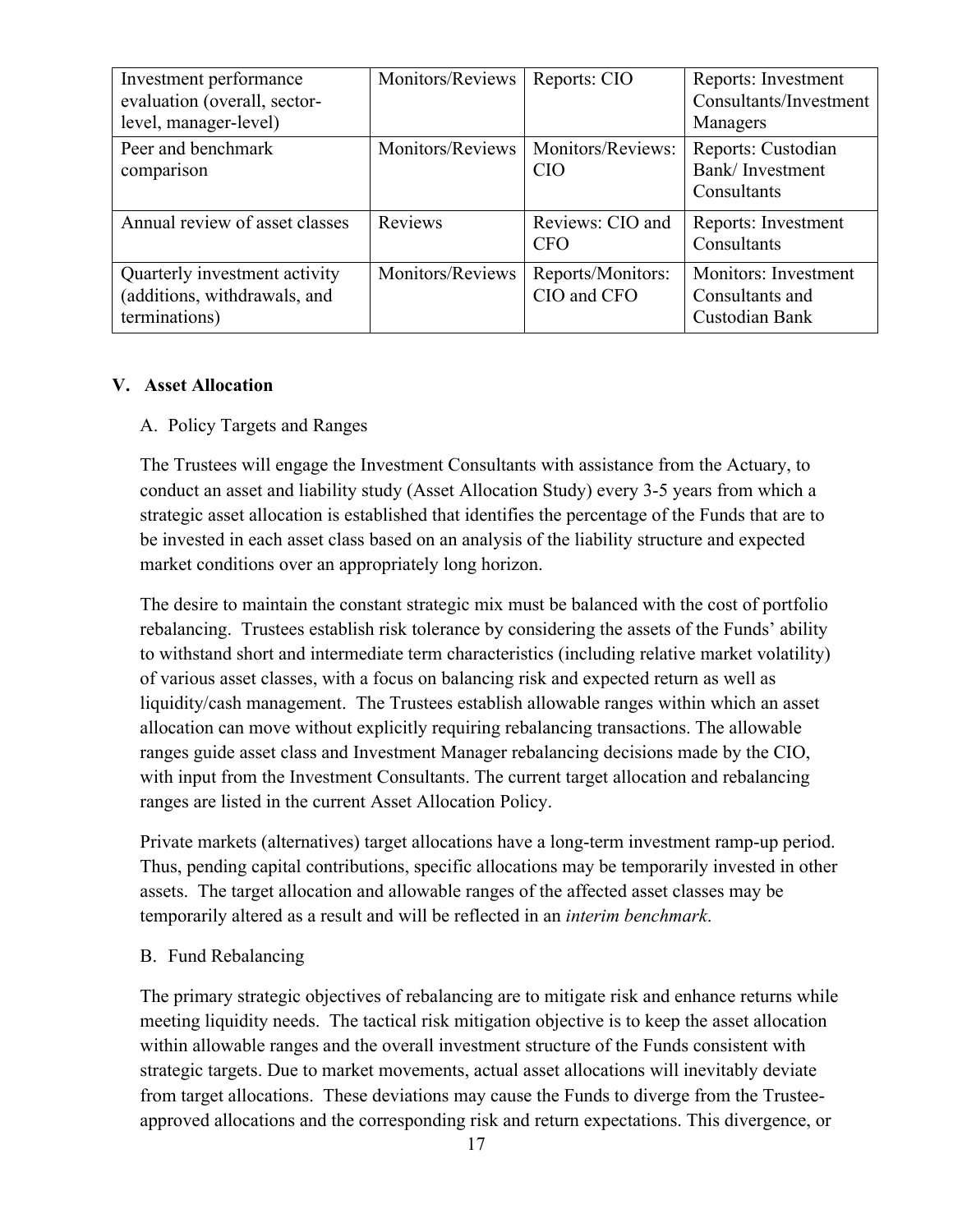tracking error, introduces the possibility that the Funds may not achieve returns expected by the Trustees at prudent risk levels. The CIO, in consultation with the Investment Consultants is authorized to rebalance asset class exposures as necessary and prudent in accordance with the Board's Rebalancing Investment Policy<sup>[3](#page-7-0)</sup> and report any rebalancing activity to the Trustees.

## **VI. Investment Program Structure**

Allocating funds to various types of investments is critical to structuring an optimal diversified portfolio expected to meet the investment objectives. Investments are not restricted by asset class or type and may include any investment deemed prudent by the Trustees. All funds in the investment portfolio are managed by external Investment Managers who serve at the pleasure of the Board. Investment Managers are prohibited from entering into any transactions that are not expressly authorized by this Investment Policy or by specific investment manager guidelines (incorporated by reference into the investment management agreement). Investment Managers must obey all applicable laws and regulations. All Investment Managers and Investment Consultants must disclose any and all economic positions that may conflict with the Board's investment objectives.

Periodically, an investment crisis arises that may require action between regularly scheduled Board meetings, such as an investment management key person may depart unexpectedly, a natural disaster may deny investment professionals access to necessary information, or some other unforeseen emergency situation. The Emergency Response Team is empowered to take necessary action between meetings for subsequent ratification by the Trustees to protect the integrity of the Funds. [4](#page-7-1)

## A. Investment Constraints

The Trustees desire the assets of the Funds to be invested at all times in accordance with applicable District and federal laws. The Trustees will retain legal counsel when appropriate to review contracts.

1. Time Horizon

The Funds will be managed on a going-concern basis. The assets of the Funds will be invested with a long-term time horizon consistent with the Plan's demographics, its actuarial duration, and the purpose of the assets of the Funds.

2. Liquidity

<span id="page-7-0"></span><sup>&</sup>lt;sup>3</sup> The Rebalancing Investment Policy was adopted and approved on October 21, 2010, and revised on September 28, 2017.

<span id="page-7-1"></span><sup>4</sup> The Emergency Response Team was formed November 18, 2010.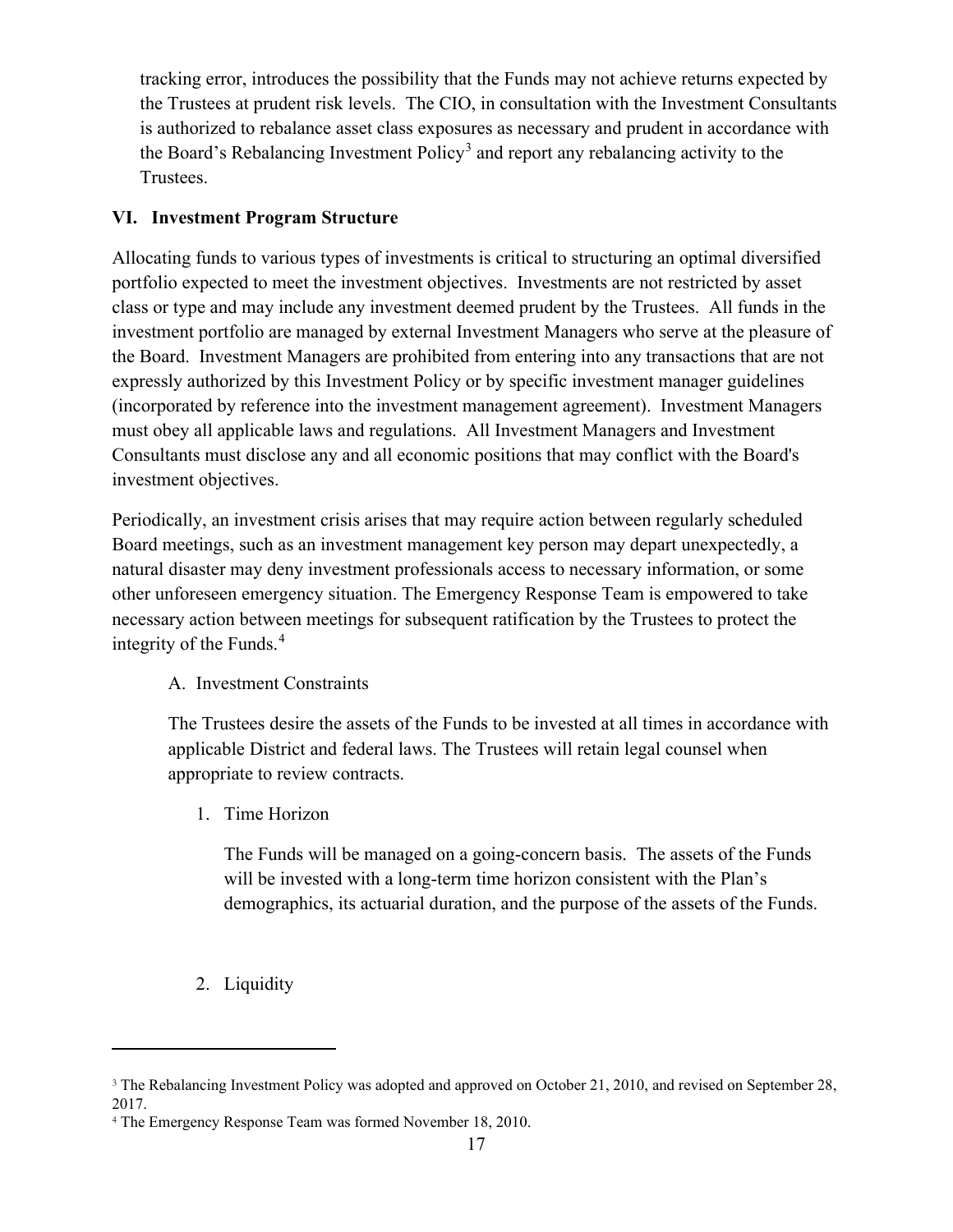The Board intends to maintain sufficient liquidity in the Funds to meet anticipated beneficiary payments and administrative expenses.

3. Tax Considerations

The Funds are tax-exempt organizations as described in Section 115 of the Internal Revenue Code ("Code") and the Funds are qualified trusts under Section 401(a) of the Code, thereby all gains and income associated with the assets of the Funds are exempt from federal income tax under Section 501(a) of the Code. Therefore, investments and strategies will be evaluated on a basis that is indifferent to taxable status, except when Unrelated Business Income  $\text{Tax}^5$  $\text{Tax}^5$ (UBIT) is a concern.

B. Permissible Asset Classes

Investment in a particular asset class may or may not be consistent with the objectives of the Funds, and the Trustees have specifically indicated in Appendix D those asset classes that may be utilized when investing the assets of the Funds. In addition to the asset class categories, the Trustees decided that:

- 1. No single investment manager will be allocated more than 30% of the asset value of the Funds.
- 2. No single active product of an investment manager will be allocated more than 20% of the asset value of the Funds.
- 3. For private investments, the Funds shall not comprise more than 20% of total fund commitments (including funds committed to parallel vehicles and measured at final closing) to a single private commingled fund.
- 4. The Board will not make direct investments in the stocks, securities or other obligations of certain companies which are in the business of building or operating private prisons or correctional/detention facilities.
- C. Expected Returns, Risks, and Correlations for Permissible Asset Classes

The risk and return behavior of the Funds will be driven primarily by the allocation of investments across asset classes. In determining the appropriate allocation, the expected return and risk behavior of each asset class and the likely interaction of various asset classes in a portfolio must be considered. The current Asset Allocation Policy lists the expected return, volatility, and correlations for each permissible asset class.

#### **VII. Investment Manager Evaluations**

<span id="page-8-0"></span><sup>5</sup> Even though an organization is recognized as tax exempt, it still may be liable for tax on its unrelated business income. For most organizations, unrelated business income is income from a trade or business, regularly carried on, that is not substantially related to the tax-exempt purpose of that organization.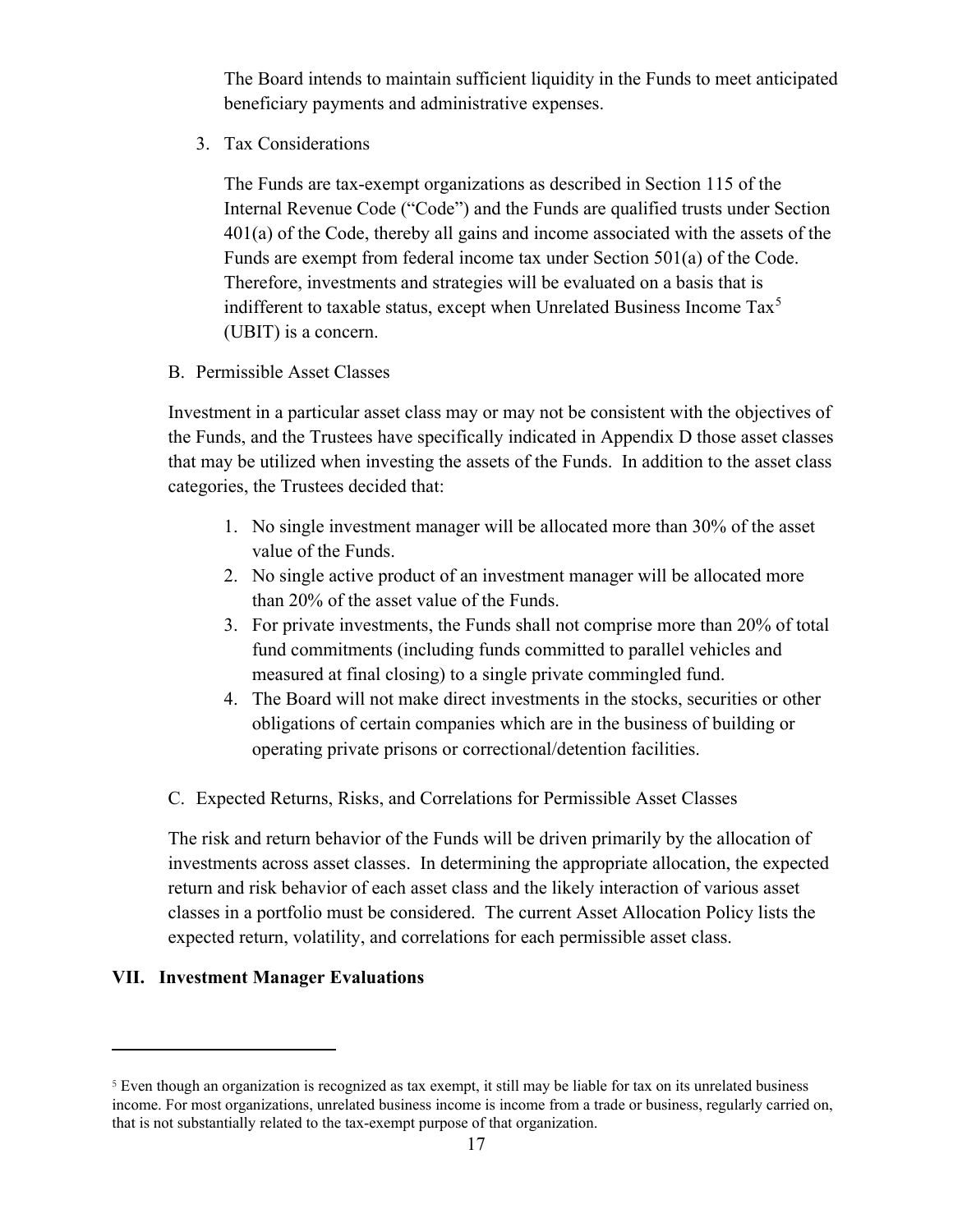The Trustees' time horizon to review performance trends will normally be over a full market cycle, although other time periods may be deemed important. Any extreme or unusual events or trends will be considered when evaluating intermediate and short-term investment results. The Investment Watch List Policy<sup>[6](#page-9-0)</sup> assists the Trustees, CIO, and Investment Consultants in applying consistent criteria to evaluate Investment Managers.

## **VIII. Investment Costs**

The CIO and Investment Consultants will monitor and attempt to control investment costs at every level of the Funds.

- A. Professional fees and expenses will be negotiated whenever possible.
- B. Where appropriate, passive portfolios will be used for asset allocation and index replication and to minimize investment management fees, risk, and portfolio turnover.
- C. If possible, assets will be transferred in-kind during investment manager transitions and restructurings of the assets of the Funds to eliminate unnecessary turnover expenses.
- D. Investment Managers of public securities will be instructed to minimize brokerage and execution costs.

# **IX. Disclosure of Information**

The Board is not required to disclose information relating to trade secrets or financial or commercial information that is required to be kept confidential by an Act of Congress or the District of Columbia, or that has been received by the Board on a confidential basis in order to prevent undue injury to the competitive position of any person. In addition, the Board will not release deliberations or tentative or final decisions on investment or other financial matter, the disclosure of which may jeopardize the ability of the Board to implement an investment decision or achieve investment objectives.[7](#page-9-1) Accordingly, investment recommendations will not be released to the public until (1) the release of the information would not adversely affect the negotiation for or market price of a security and (2) completion of a proposed purchase or sale of certain assets has been completed or full implementation of the decision of the Board.

A. Policy regarding "top line" information

Consistent with its investment agreements, the Board may disclose Fund level information in alternative investment funds structured as limited partnerships or similar investment entities include the following data:

- 1. Name of Fund
- 2. Investment focus of Fund
- 3. Vintage Year of Fund

<span id="page-9-0"></span><sup>6</sup> The Investment Watch List Policy was approved and adopted on November 18, 2010.

<span id="page-9-1"></span><sup>7</sup> See, D.C. Code §§ See D.C. Code §§ 2-575(b)(1), (2), (11) and 1-909.05(e), (f) (2001).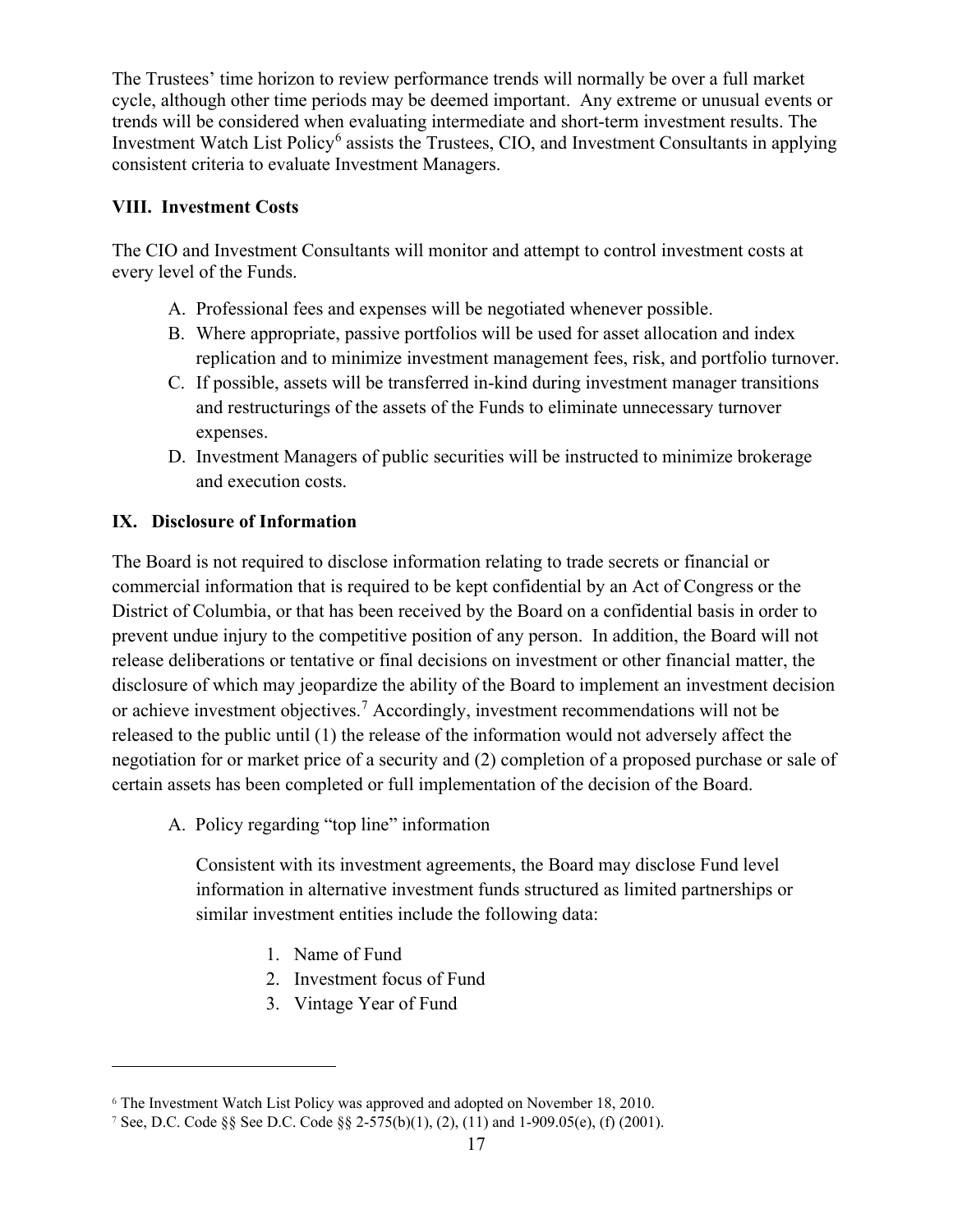- 4. Amount of the Board capital commitment to Fund (broken down by Funded and Unfunded Capital Commitments)
- 5. Total amount of distributions from the Fund to the Board
- 6. Reported value of the Board's Interest in the Fund
- 7. Fund-level Internal Rate of Return
- B. Policy with regard to "bottom line" information

The Board should not voluntarily disclose "bottom line" information. Bottom line information includes the following data:

- 1. Name of each portfolio company within a Fund and description of the portfolio company's business
- 2. Cost of each portfolio company
- 3. Current value of each portfolio company
- 4. Specific performance and material events related to a portfolio company

## **X. Corporate Governance Standards**

The Board is committed to improve corporate governance practices of the companies within the Funds by periodically updating its Environmental, Social and Governance Policy, by voting proxies, by responding to regulatory and legislative proposals that affect the asset value of the Funds, and by participating in specific or class action securities litigation.

The Board's staff will seek to develop best practices by fostering relationships with groups working to improve and enhance corporate governance practices, soliciting input from other plan sponsors, and considering best corporate governance practice recommendations from organizations.

## **XI. Separate Documents Related to this Policy Statement**

The following documents are incorporated by reference into this Investment Policy and are appended.

- A. Asset Allocation Investment Policy, adopted and approved July 18, 2013, revised November 17, 2016, September 23, 2021
- B. Conflict of Interest Guidelines, amended March 2006
- C. Investment Committee Charter, adopted and approved July 17, 2014, revised May 18, 2017
- D. Derivative Policy and Procedure Addendum, adopted and approved May 16, 2013
- E. Environmental, Social, and Governance Policy, adopted and approved November 21, 2013
- F. Funding Policy, adopted and approved November 15, 2012, revised June 22, 2017
- G. Governance Policy for Alternative Investments, amended January 22, 2015, revised September 28, 2017
- H. Investment Policy Statement for Private Credit Investments, adopted and approved May 19, 2022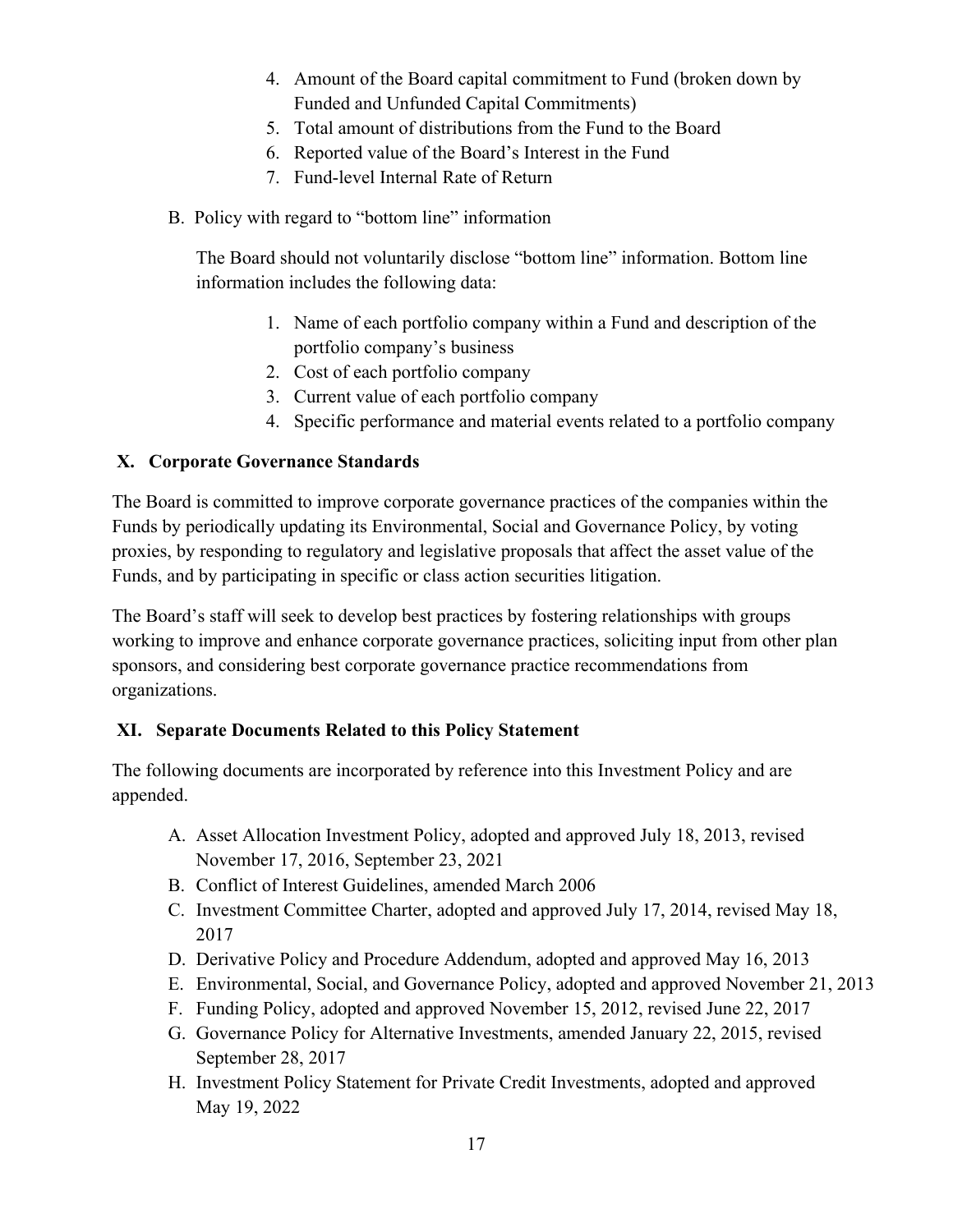- I. Investment Policy Statement for Private Equity Investments, adopted and approved July 19, 2012, revised September 28, 2017
- J. Investment Policy Statement for Real Assets, adopted and approved January 22, 2015, revised September 28, 2017, June 20, 2019, April 22, 2021
- K. Rebalancing Investment Policy, adopted and approved October 21, 2010, revised November 17, 2016, September 28, 2017
- L. Securities Litigation Policy, amended May 18, 2006
- M. Investment Watch List Policy, adopted and approved November 18, 2010, revised June 22, 2017, June 21, 2018
- N. Proxy Voting Guidelines, adopted and approved September 15, 2016, revised March 17, 2022

## **XII. Procedures for Amending this Policy Statement**

This Investment Policy may be amended from time to time by a majority vote of the Trustees.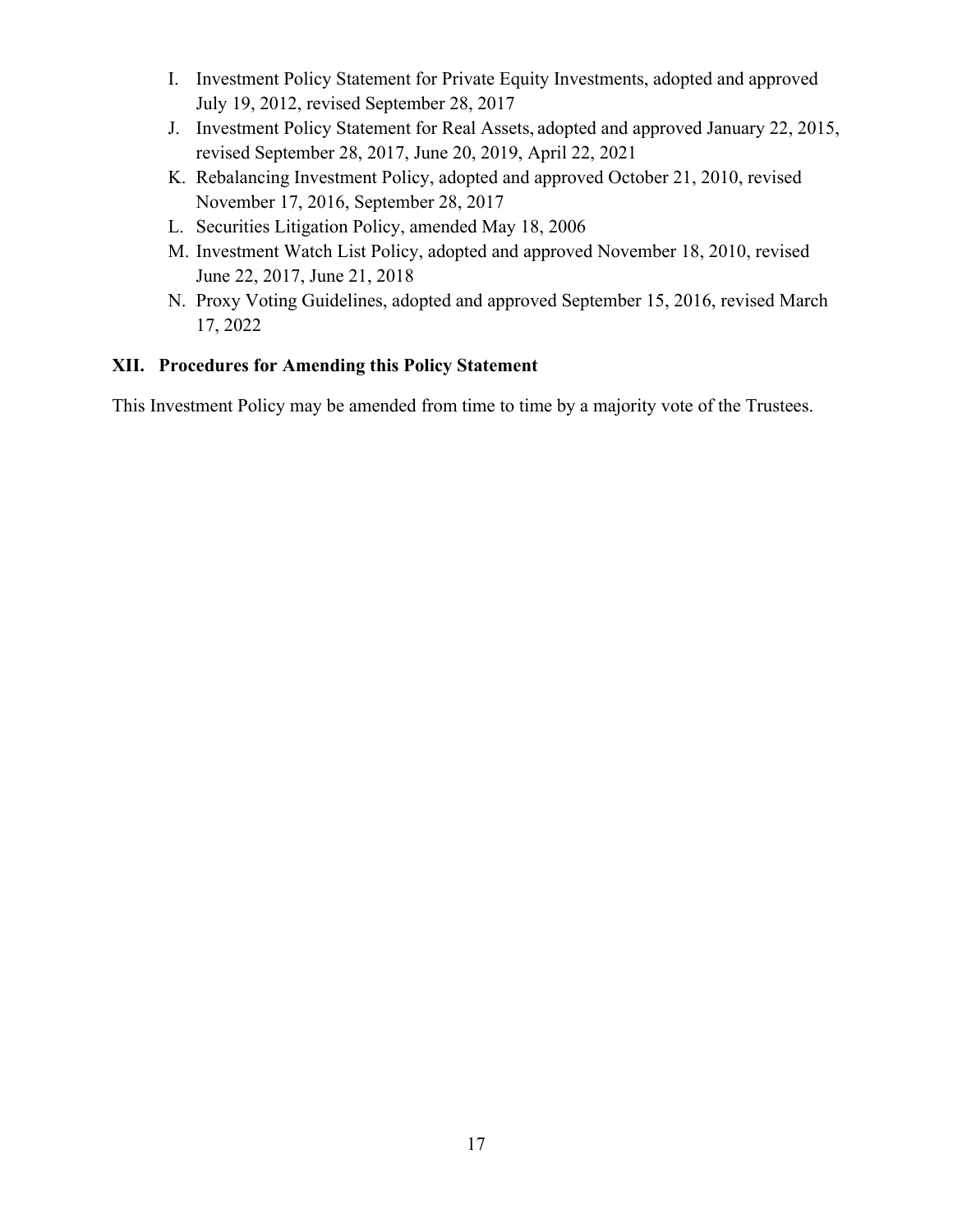## **APPENDIX C: PERMISSIBLE ASSET CLASSES**

Public Domestic Equity Public Foreign Developed Market Equity Public Foreign Emerging Market Equity Private Equity US Government Bonds Investment Grade Bonds **TIPS** High Yield Bonds Bank Loans Private Credit / Direct Lending Foreign Bonds Emerging Market Debt Public and Private Real Estate Infrastructure Natural Resources